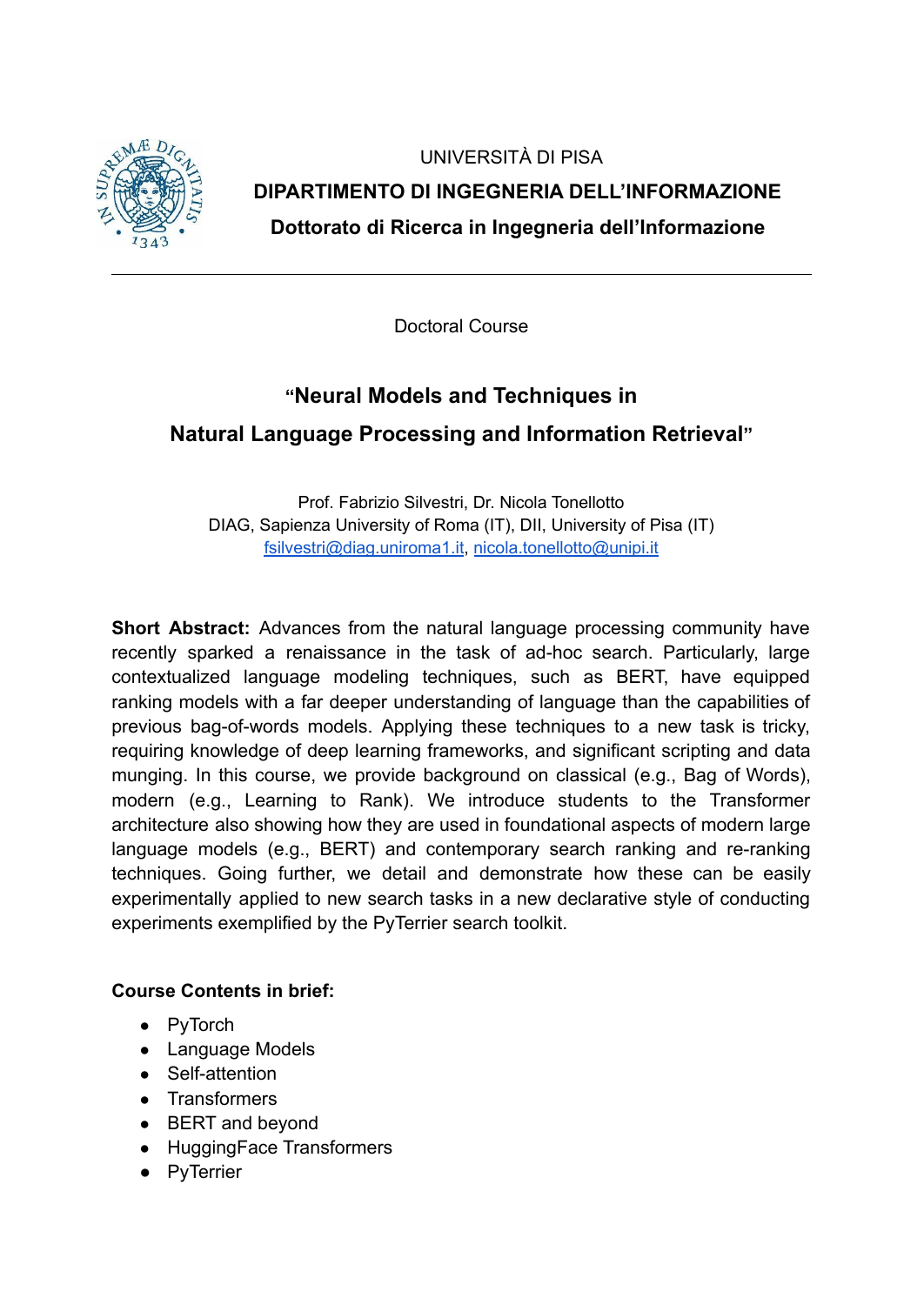- Classical IR: bag of words and probabilistic ranking
- Modern IR: learning to rank
- Contemporary IR: neural models and techniques

#### **Total # of hours of lecture**: 20

#### **References:**

[1] Vaswani et al. Attention is all you need, NIPS, 2017. Online: <https://arxiv.org/pdf/1706.03762.pdf>

[2] Yates, Nogueira, Lin. Pretrained Transformers for Text Ranking: BERT and Beyond, Morgan-Claypool, 2021. Online: <https://arxiv.org/pdf/2010.06467.pdf>

[3] Macdonald, Tonellotto. Declarative Experimentation in Information Retrieval using PyTerrier, ACM, 2020. Online: <https://arxiv.org/pdf/2007.14271.pdf>

### **CV of the Teacher**

- Fabrizio Silvestri is a full professor at Dipartimento di Ingegneria informatica, automatica e gestionale (DIAG) of the University of Rome, La Sapienza. His research interests lie in the area of Artificial Intelligence and in particular, Fabrizio Silvestri deals with machine learning applied to web search problems, and natural language processing. He is the author of more than 150 papers in international journals and conference proceedings. It holds 9 industrial patents. He is the holder of the "test-of-time" award at the ECIR 2018 conference for an article published in 2007. He is the holder of three best paper awards and other international awards. Fabrizio Silvestri spent 8 years abroad in industrial research laboratories (Yahoo! and Facebook). At Facebook AI, Fabrizio Silvestri has directed research groups for the development of artificial intelligence techniques in order to combat malicious actors who used the Facebook platform for malicious purposes (hate speech, misinformation, terrorism, etc.)
- Nicola Tonellotto is assistant professor at the Information Engineering Department of the University of Pisa since 2019. From 2002 to 2019 he was a researcher at the Information Science and Technologies Institute of the National Research Council of Italy. His main research interests include Cloud Computing, Web Search, Information Retrieval and Deep Learning. He co-authored more than 70 papers on these topics in peer reviewed international journals and conferences. He was co-recipient of the ACM's SIGIR 2015 Best Paper Award, as well as two best paper awards in international workshops. He taught or teaches BSc, MSc and PhD courses on computer architectures, cloud computing, distributed enabling platforms and information retrieval.